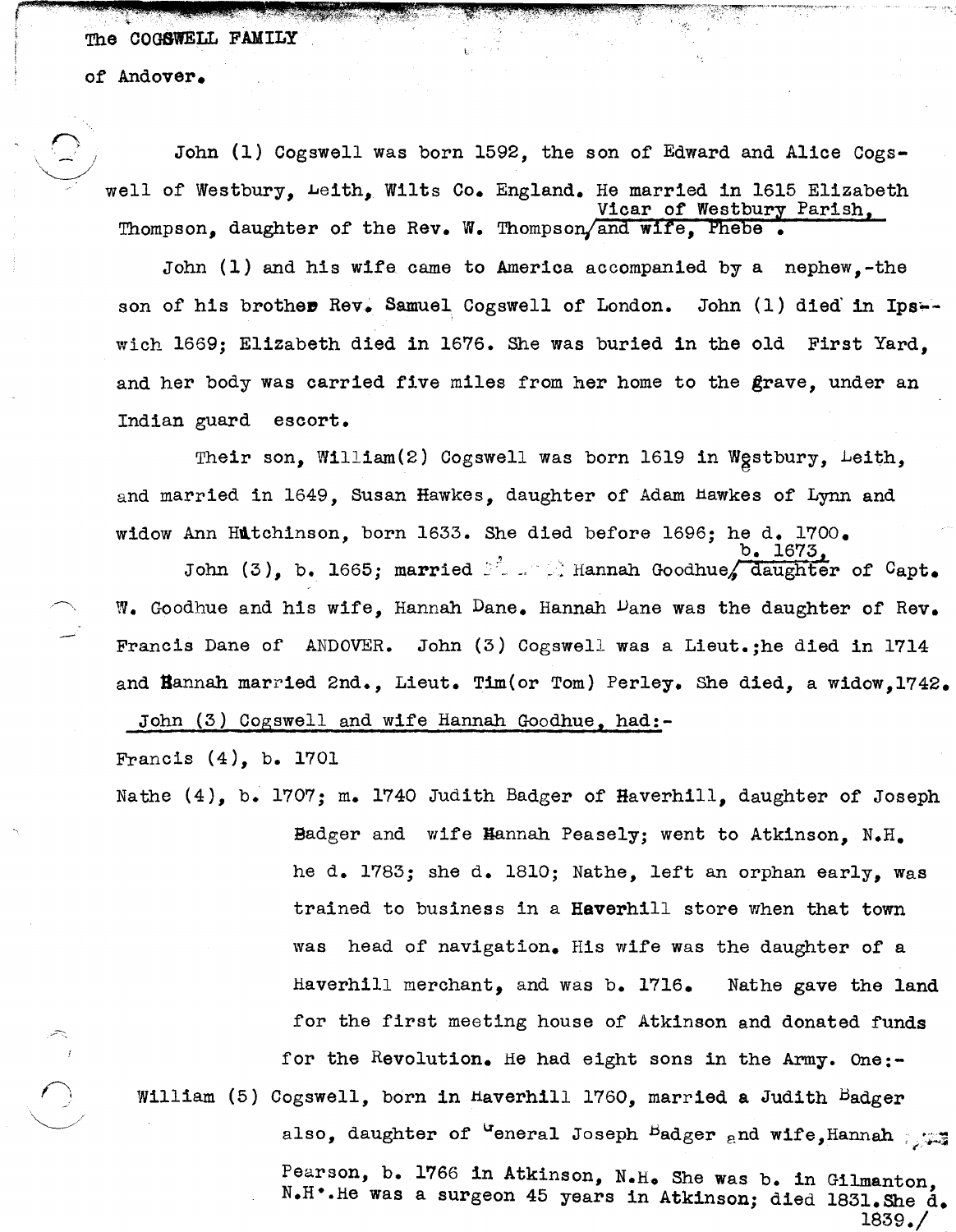## The COGSWELL FAMILY  $-2-$

'-  $\diagdown$ 

William (5) Cogswell enlisted at 15 with his brother, Capt. Thomas Cogswell.  $\epsilon$  evidently got the knack of bone -setting etc., as Army experience. He stude ded surgery with Dr. Peabody at a time after the French War when the drug business and barbering and blood-letting got separated. The French War surgeons taught the art to the English. William became Surgeon-in-Chief of U.SA in 1784- old Dr. Peabody knew his business. for the young doctor was only 24 then. His son:-

Francis(6), b. 1800; m. 1828 Mary Marland, b. in Byfield 1806. He lived in Ossipee and Dover and Came to ANDOVER in 1842, and remained here the rest of his life. He graduated from Dartmouth in 1822; was Principal of GUilford ,.:r Academy: studied Law and was admitted to the Bar 1827; practised in Ossipee; was Clerk of Courts,1833. After his arrival here he was Supt. of Ballardvale Mills, 1847; cashier of Andover Bank,1845; was B.& M. R.R. director and was President from 1856 to 1871. He was also Treasurer of Marland Mfg. Cq director of Andover Bank; trustee of Atkinson and Gilmanton Academy and P.F.S overseer at Harvard, 6 years. Was for 30 years warden at Christ Church. Died 1880.

The children of F<sub>r</sub>ancis Cogswell and wife, Mary Marland, were:-Joseph Badger Cogswell. who d. unm. Jan.4.1881. William Abraham Cogswell, b. 1831, in Ossipee, N.H.;m. 1868 Sara L. Holt, dau.

> of Peter Holt and w. Lucinda Wilsom, b. in No. Andover, le40; he d. 1879; had - Mary Louisa, b. 1871.

John Francis Cogswell, b. 1835; in Dover; m. 1866 Esther M. Merrill, dau. of  $C$ apt. Nathe Merrill and w. Sarah C. Thompson, b. 1840 in Yarmouth,  $\texttt{Me}_\bullet$ ; lived in Andover and Lawrence; he studied at  $P_{\bullet}A_{\bullet}$ ; Lawrence 1853; came to Andover 1880 when his father died; lived on the old Marland estate; had an express business a long while; was a member of the City Council l862-3;Alderman 1879;Trustee of Lawrence Library; Broadway Savings' Bank; went to Flarida with son,John Francis who owned an orange grove there.